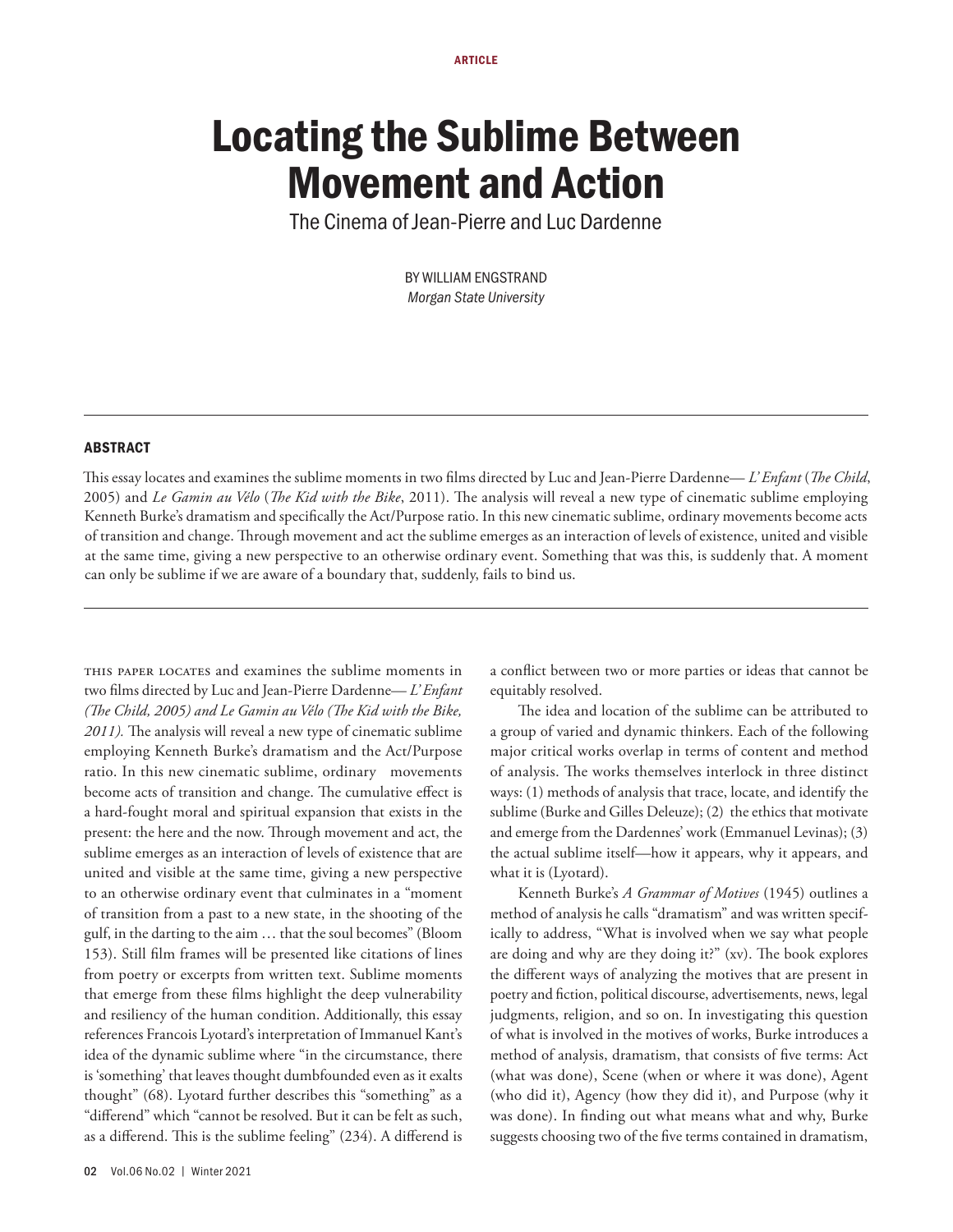forming a ratio (such as Act/Purpose) as "principles of determination." *The Philosophy of the Literary Form* (1941)concerns itself with the idea of the symbolic act, of "what equals what but also the matter of what to what" (38). Burke collects language, words, and symbols into "associational clusters" that represent and motivate acts: "The interrelationships themselves are his motives. For they are his situation; and situation is but another word for motives" (20).

Burke's dramatistic pentad was developed as a response to the encroaching industrialization and "empirical science" of 1940s. According to Burke "Our speculations, as we interpret them, should show that the subject of motivation is a philosophic one, not ultimately to be solved in terms of empirical science" (*Grammar* xxiii). The ideas and feelings of the sublime involve a human experience that cannot be measured or accurately quantified. For the purposes of this essay, Burke's method is useful in identifying "associational clusters" (of what goes with what)—this dynamic interplay between movement and action is highlighted here by the use of film stills as a method to locate moments featuring the sublime.

The seminal books of French film philosopher Deleuze, *Cinema I* (1986) and *Cinema II* (1989), will be a reference for the structure of the selected films and the Dardennes' cinematic techniques in creating these films. Specifically, Deleuze's theories concerning action-image (*Cinema I*) and time-image (*Cinema II*) relate to the emergence of sublime moments in the Dardenne brothers' work. Deleuze's *Cinema I* was written to "isolate certain cinematic concepts" (concerning the "movement image") that exist as specific types: the perception-image, the affectation-image, and the action-image. For Deleuze, concepts "are exactly like sounds, colours or images, they are intensities which either suit you or don't, which work or don't. Concepts are the images of thought." (xi). Deleuze's *Cinema II* reveals the concept of the time-image as "a little time in the pure state" that came about after WWII in a war-torn Europe full of "situations which we no longer know how to react to, in spaces we longer know how to describe" (xi).

Always collaborating, the Dardenne brothers began their careers as documentary filmmakers, making six documentaries between 1974–1983 that investigated, in Philip Mosley's words, "relations between ideology, history and personal experience [and] emphasize[d] the stories of individuals rather than those of a group or class" (41). Levinas's idea that "the necessary acknowledgment of our responsibility occurs in the face to face encounter with (or, more accurately, in Levinas's language, exposure to) the other" (Mosley 17) was infused in the early documentaries. Dardenne consumed Levinas's writings during his time as a student of philosophy at the University of Louvain prior to his film career. Levinas's positions continue to resonate as the guiding motive for the Dardenne brothers in terms of the structure and content of their films.

Levinas's *Entre Nous: Thinking-of-the-Other* (1998) will be incorporated to explain the Dardennes' ethical motives in making these particular films, specifically the idea that individuals can

*The sublime moments in L'Enfant are, in themselves, a culmination of the acts of waiting that create a context—a theatre of action—for the sublime to emerge. The simple common act of waiting in L'Enfant eventually becomes a motive for change and transformation.*

understand, love, and empathize with another primarily through a willful face-to-face encounter with the "other" so that the "other" is no longer categorized as such. Levinas's treatment of ethics in *Entre Nous: Thinking-of-the-Other* (1998) implicitly and explicitly informs the Dardennes' work. Levinas's notion that "The face to face situation is thus an impossibility of denying, a negation of negation" (34-35) is a catalyst for the sublime moments that evolve and transform the trajectory of the brothers' films and the relationships of their characters.

Jean-Francois Lyotard's *Lessons on the Analytic of the Sublime*  (1991) is an interpretation and extension of Immanuel Kant's "The Analytic of the Sublime" section of the *Critique of Judgment*  (1987) that explores the different inner workings of the sublime. Lyotard's examination of the dynamic sublime is especially useful in locating the sublime in the Dardennes' works. Lyotard's term "differend" is especially useful in pinpointing and revealing the sublime in that its definition is a clear description of the sublime's emergence: "The differend is to be found at the heart of the sublime feeling: at the encounter of the two 'absolutes' equally 'present' to thought, the absolute whole when it conceives, the absolute measured when it presents."

### *L'ENFANT*

*L'Enfant* reveals a new cinematic sublime through the Dardennes' portrayals of waiting. The act of waiting changes the context, which changes the meaning of the act. The sublime here is characterized by a sudden, actual change or transformation that places the viewer and the characters in a different theatre of action. Something that was this, is suddenly that. Transition and coming to be, those processes of discovery, have potential power that is the sublime in *L'Enfant.* Through movement and act, the sublime emerges as an interaction of levels of existence, giving a new perspective to what was otherwise ordinary. This new perspective allows for the ordinary motion—waiting— to become a jumping-off point for transition and change. Waiting in *L'Enfant* changes from a passive movement that happens between expectations to an active reflection where, in Burke's words, "Attitudes are the beginning of acts" (*Grammar* 236).

As with most of the Dardenne brothers' work, *L'Enfant* explores the lives of characters living on the economic margins and navigating their existence with almost a minimal level of sustenance. The film takes place in the post-industrial town, Seraing, a few miles away from the Walloon city, Liège, a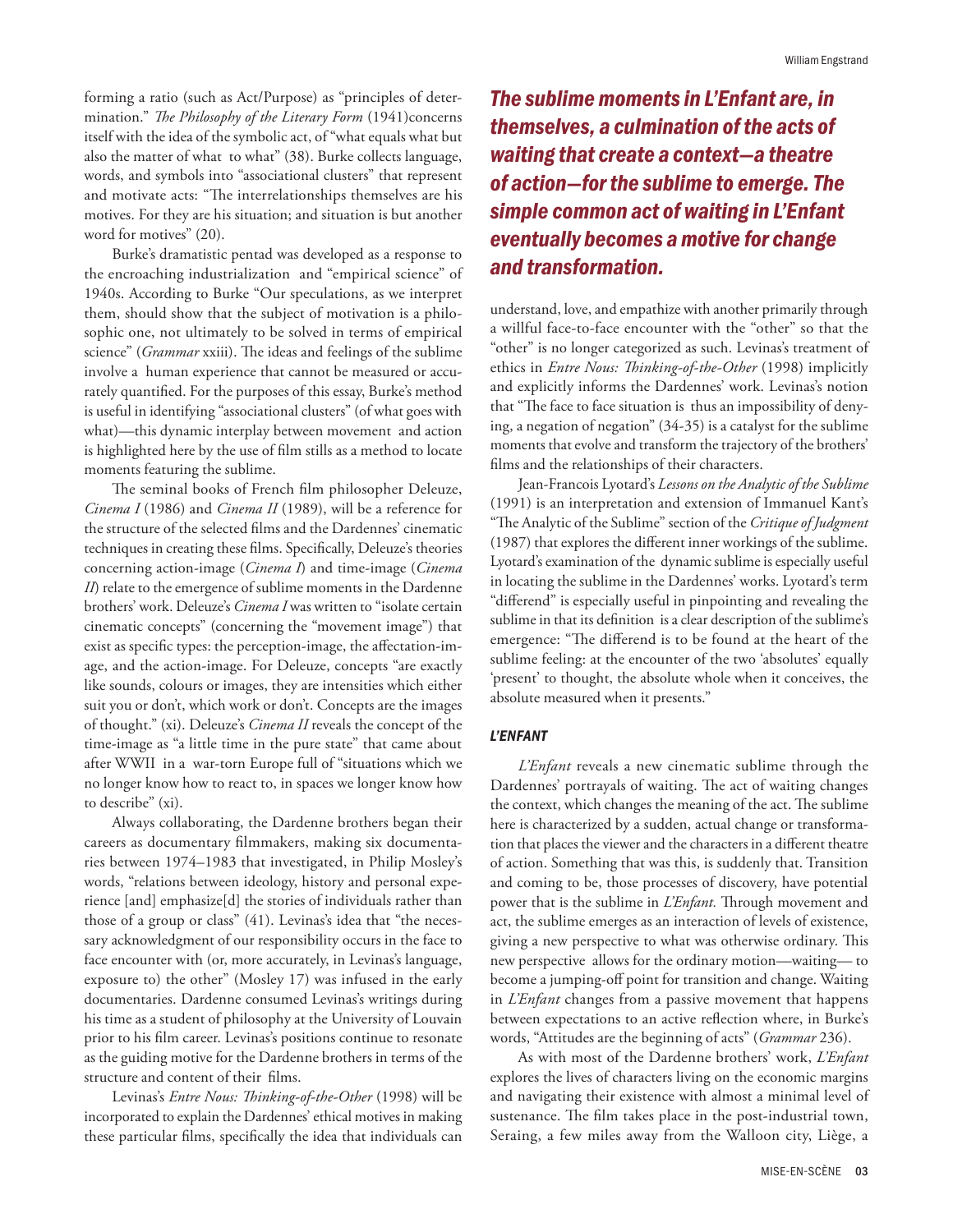"left-over space" that, for the Dardennes' main characters, highlights the "crumpled corners of the city, the river bank or the leftover strips of the forest neighboring the roadway" ( Dillet and Puri 370). *L'Enfant* features Bruno [Jérémie Renier], a young, free-wheeling, sometimes-homeless petty thief, and his girlfriend Sonia [Déborah Fraçois]. She has just returned from the hospital with her newborn son, Jimmy, to learn that Bruno has sublet their apartment for extra cash. When Sonia finally finds Bruno, he is in the middle of a petty theft setup and is disinterested and awkward even as he first meets his newborn son. Throughout the first third of the film, Bruno is all movement and hustle. Everything has a price with Bruno, who always makes himself available for the next hustle. As Jean-Pierre Dardenne explains, "He's someone who doesn't relate to other people—or when he does, it's strictly on a utilitarian basis" (Sklar 20). In spite of Bruno's ambivalence towards his child, the couple are playful and very much in love. Bruno is focused and engaged whether he frolics with Sonia, eats, or is in the middle of a hustle.

Later, impatient with waiting in line for Sonia to receive her social assistance check, Bruno decides to take newborn Jimmy for a stroll. While out, Bruno decides to take up an offer from one of his shady associates who is connected to a black-market baby enterprise; he sells his son for cash. Later, when a frantic Sonia asks Bruno where Jimmy is, Bruno responds casually, "I sold him." Bruno tries to comfort a clearly distraught Sonia by the promising her, "We can always make another one." Sonia then collapses and is subsequently hospitalized. It is the first in a series of shocks for Bruno during the course of the film that leads him to try to get his son back and make amends with Sonia.

Through Bruno's constant motion and hustle, the Dardenne brothers have created a context where the act of waiting becomes altogether different, a place where, in Burke's words, "a great variety of things otherwise discordant is promptly brought into unity to serve a common purpose" (*Grammar* 294). There are ten scenes in L'Enfant where Bruno is waiting. The repetition of waiting as a movement or action disrupts the repetition of Bruno's motive of hustle, enabling him to gradually "tear down the walls of that sphere that encapsulates them to go outside" (Guanzini 29). This transition does not immediately happen since it seems to trickle in over a series of accumulative moments for Bruno. The first instance of waiting occurs in the aforementioned scene where Bruno is standing on line with Sonia to receive a social assistance check and grows restless in waiting. The impatience in that scene ironically creates the context for the remaining waiting scenes. The nine waiting scenes that follow all have the camera focused solely on Bruno in isolation with little to no dialogue. The scenes' running times range from twenty-seconds to a full minute, allowing the viewer to watch and share the wait with Bruno in real time. In these moments, the viewer is given a proximity to Bruno's circumstance and next plan of action.

The second waiting scene (Fig. 1) occurs on the tram transporting Bruno and Jimmy (the carriage is in the foreground) to the place where Jimmy will be sold. The tram is moving and Bruno is still, highlighting his seemingly casual indifference, which juxtaposes what is actually beginning to happen. The Dardenne brothers seem to know that there is no identifiable reference point—for most people— about what the transaction of selling a baby looks like. It is part of the scene's unfathomableness: it tries to identify an event never seen before. The other side of this unfathomableness is the actual act of selling Jimmy for money. The possibility still exists, at this point in the transaction, that Bruno can change his mind. It is one of the rare scenes, so far in the film, where we see Bruno not moving or actively hustling. This scene pauses that way of being.

The next pause/waiting scene (Fig. 2) happens while Bruno is pausing/waiting for the elevator to the adjoining rooms where the transaction will take place. Here, again, there is the possibility (a sustained hope) that this moment of pause for Bruno could also be a moment where his mind wanders and he changes his mind. The elevator never arrives. Bruno then decides to carry Jimmy up the stairs into one of the rooms. There is another moment here, going up the stairs, where the contact between father and son signifies an emphatic paternal gentleness that is willful and instinctual and at the same time sadly temporal and fleeting. In the next moment (Fig. 3), Bruno carefully lays Jimmy down on his jacket, leaves the room to go into a different room across the hall, and then waits for the transaction to proceed, effectively abandoning Jimmy. This last act of waiting during the transaction is extraordinary in that the camera stays fixed on Bruno for a minute (Figs. 4-6); it is motionless Bruno listens to the sounds of Jimmy being carried away— the footsteps going up then down the stairs and the baby cooing. The moment is Deleuzian: "It is like two presents which ceaselessly intersect, one of which is always arriving and the other established" (Deleuze, *Cinema I* 106). As if to emphasize the extraordinary duality of the moment, the Dardenne brothers shoot Bruno in a dim but clearly visible, half-dark, half-light frame. This image is a visual differend that, in Lyotard's words, "mediatizes (dynamically speaking) the light and the dark. A clear space is drawn upon a dark contrast" (187). This scene also has a literary quality in that the viewer wonders about Bruno's thoughts. The viewer is now quite literally trying to get inside Bruno's head, like imagining and interpreting a narrative from a book. This very act by the viewer refers in part to the ethics of Levinas where "Thought begins with the possibility of conceiving of a freedom exterior to my own… [meaning that] the condition of thought is a moral consciousness" (17). Indeed, this act of imagining a freedom outside the viewer's own is an empathetic response in imagining Bruno's freedom from responsibility. At the same time the viewer can hope that this emphatic awareness can also take hold in Bruno's consciousness to better inform his decisions, enabling him to think outside of his own needs and impulses. Burke remarks on a similar scene in Fyodor Dostoyevsky's *Crime and Punishment:*  "The communication between the inner and outer is conveyed by the contrasting of two situations: his listening outside the door before the murder; and his listening outside the door to the sounds without, just after the murder" (*Grammar* 308). The motion that is heard outside Bruno's room starkly contrasts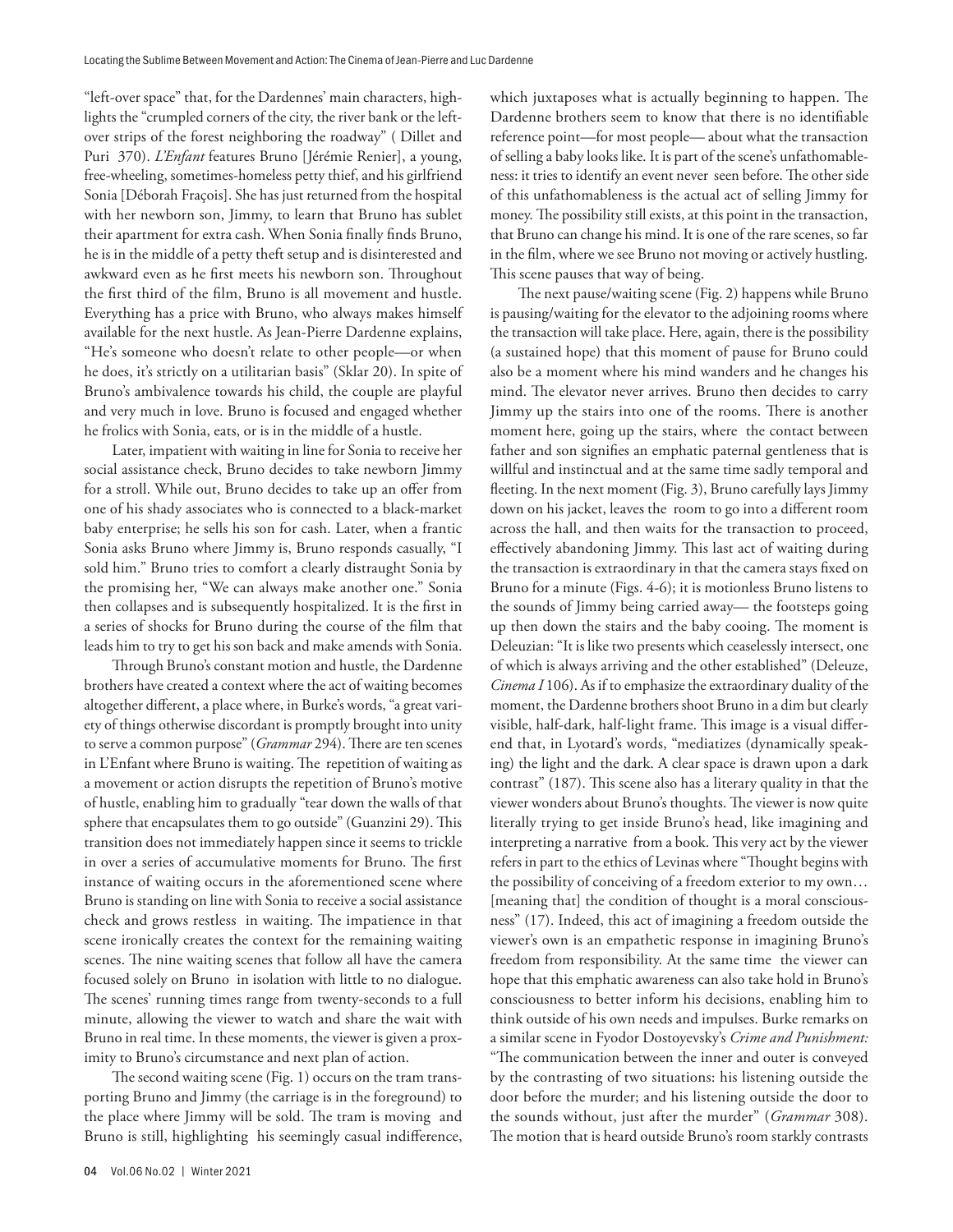

Fig. 1 | On the tram, 29:21, Les Film du Fleuve, 2005. Fig. 4 | Waiting, 35:02, LFF, 2005.



Fig. 2 | By the elevator, 31:12, LFF, 2005. The state of the state of the state of the state of the state of the state of the state of the state of the state of the state of the state of the state of the state of the state



Fig. 3 | Jimmy abandoned, 34:06, LFF, 2005 **Fig. 6 | More waiting, 36:02, LFF, 2005.** 

Bruno's motionless stance inside the room. We see that Bruno is a different man who, accordingly, will now experience the world differently. As Burke points out, "It is the Grammar of rebirth which involves a moment wherein some motivating principle is experienced that had not been experienced before" (*Grammar*  306). Rebirth here means a fundamental change of consciousness, and for Bruno, each existential strike, however small and incremental, will be painful.

The second half of *L'Enfant* follows Bruno trying to retrieve his son and making amends with Sonia. Each scene that isolates







Bruno in waiting holds a potential that Bruno will discover some motivating principle that will give him a sense of ethical clarity. As mentioned earlier, each scene of waiting is punctuated by a lack of dialogue, with ambient sounds taking the place of spoken words and their meanings. It is as if the viewer is also waiting, expecting some outward sign of Bruno changing in some way or internalizing a sense of right and wrong. Bruno gets his son back and returns him to Sonia. She still wants nothing to do with Bruno and rebuffs him at every turn. Bruno sees the result of his misdeed, but does not feel its magnitude as if getting Jimmy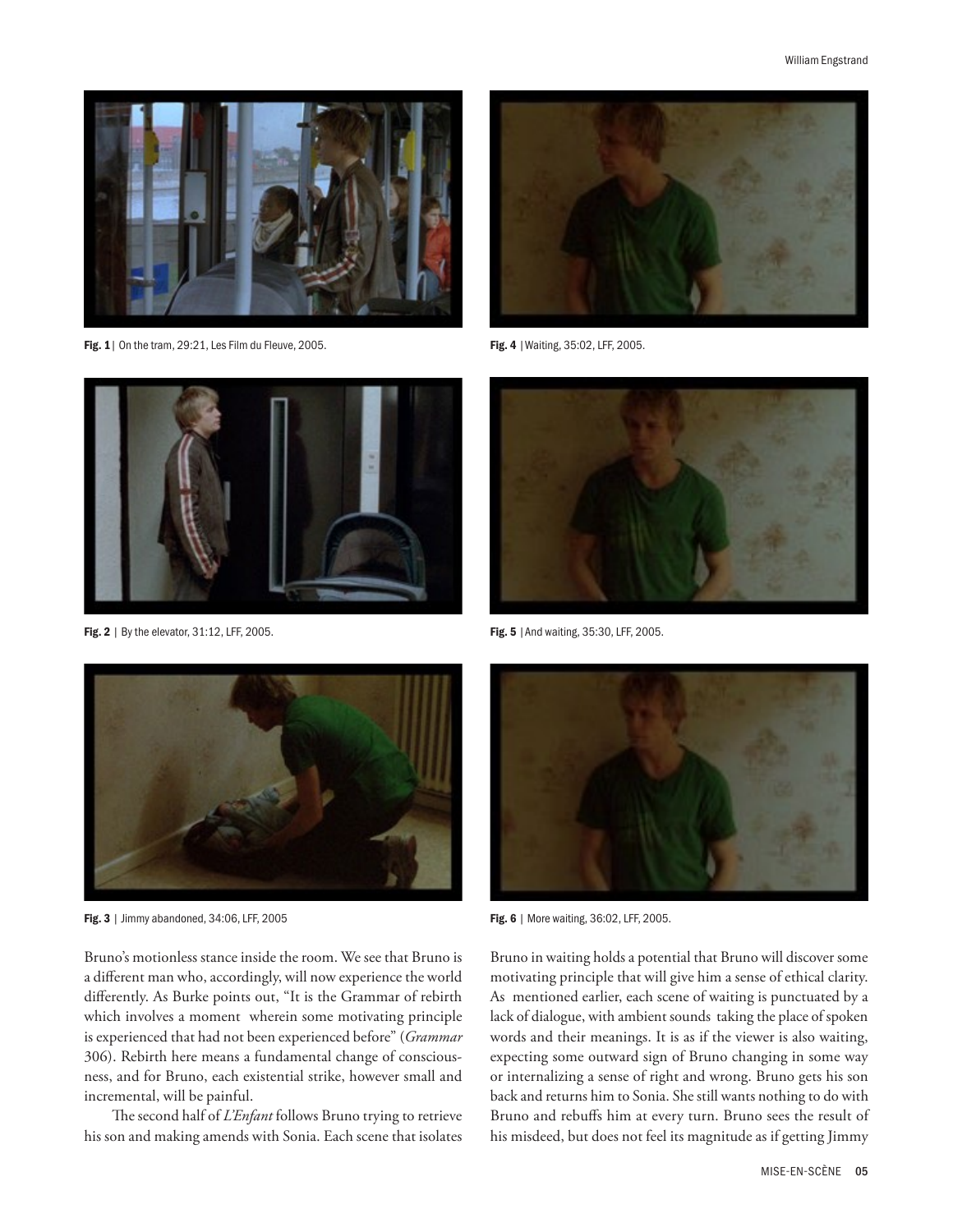

Fig. 7 | Steve apprehended, 1:22:40, LFF, 2005. Fig. 8 | Bruno's burden, 1:24:39, LFF, 2005.

back, in Bruno's mind, is equal to a this-for-that transaction; it is a transaction that, when completed, like the repetition of all the other transactions in Bruno's life, becomes a punctuation mark before he move on to the next transaction. In Jean-Pierre Dardenne's words, "Bruno resonates with today's world because of his lightness; he lives in such lightness, with formidable liberty, where nothing has any importance. Everything has the same importance, which is the same as none … he lives in the moment with no perspective" (Badt 66). Sonia, though, will not forgive him. What the viewer hopes to detect in Bruno during these scenes is explained by Burke: ethical baselines. Burke says they can be "established by the individual and external things or other people; since the individual learns to anticipate their attitude towards him. He thus, to a degree, becomes aware of himself in terms of them (the other). And his attitudes, being shaped by their attitudes as reflected in him, modify his ways of action" (*Grammar* 237). Each scene of waiting that follows in the film reveals Bruno, in terms of movement and act, as the same Bruno who is on the hustle: Bruno waiting outside a school for a young boy to plan a theft while eating a sandwich, or Bruno waiting by the river, splashing the water with a stick before his next scheme. But much has changed for Bruno even though it is hard to tell by his behaviour in these scenes. The hustle now involves paying back the black market baby traffickers for the money they lost in returning Jimmy. Bruno has to be the same hustler to satisfy the traffickers' debt.

The Dardenne brothers have set up the waiting scenes in a measured, repetitive way—they are continual shots focused



primarily on Bruno. The repetition of the act of waiting is a way of keeping the viewer's mind open so as to become familiar with Bruno's circumstance, rather than to judge or empathize with it. As mentioned earlier, the repetition of waiting also disrupts the repetition of Bruno's utilitarian hustle in terms of movement and act. The connection between pause, wait, and reflection has not quite formed in Bruno's consciousness, at least not in any visible way. The waiting scenes also add weight and contrast to the scenes where Bruno is not waiting and is in motion. There are a series of scenes where Bruno is pushing the empty baby stroller around the streets of Seraing, like an albatross on wheels; it is a constant reminder of Jimmy's absence and Bruno's misjudgment and also as a physical impediment that slows him down and disrupts his daily routine. These moments lead to the film's last two waiting scenes, which contain sublime moments that seem inevitable and surprising in their clarity of transformation and transition. Burke would refer to such an event as "The mystic moment, the stage of revelation after which all is felt to be different" (*Grammar* 305).

In an effort to pay off his debt, Bruno sets out to snatch a random purse, aided by his young teenage accomplice, Steve. Soon after snatching the purse in broad daylight, Bruno and the boy are riding on a scooter, pursued by the police. Bruno and Steve ditch the scooter and hide in an icy river. The young boy, in the water for a few minutes, is close to freezing to death and nearly drowns. Bruno does his best to comfort Steve, carrying him to a dry place and trying to warm his extremities. While going back to get the scooter, Bruno watches the police



Fig. 9 | Waiting to see Steve, 1:25:40—1:26:08, LFF, 2005.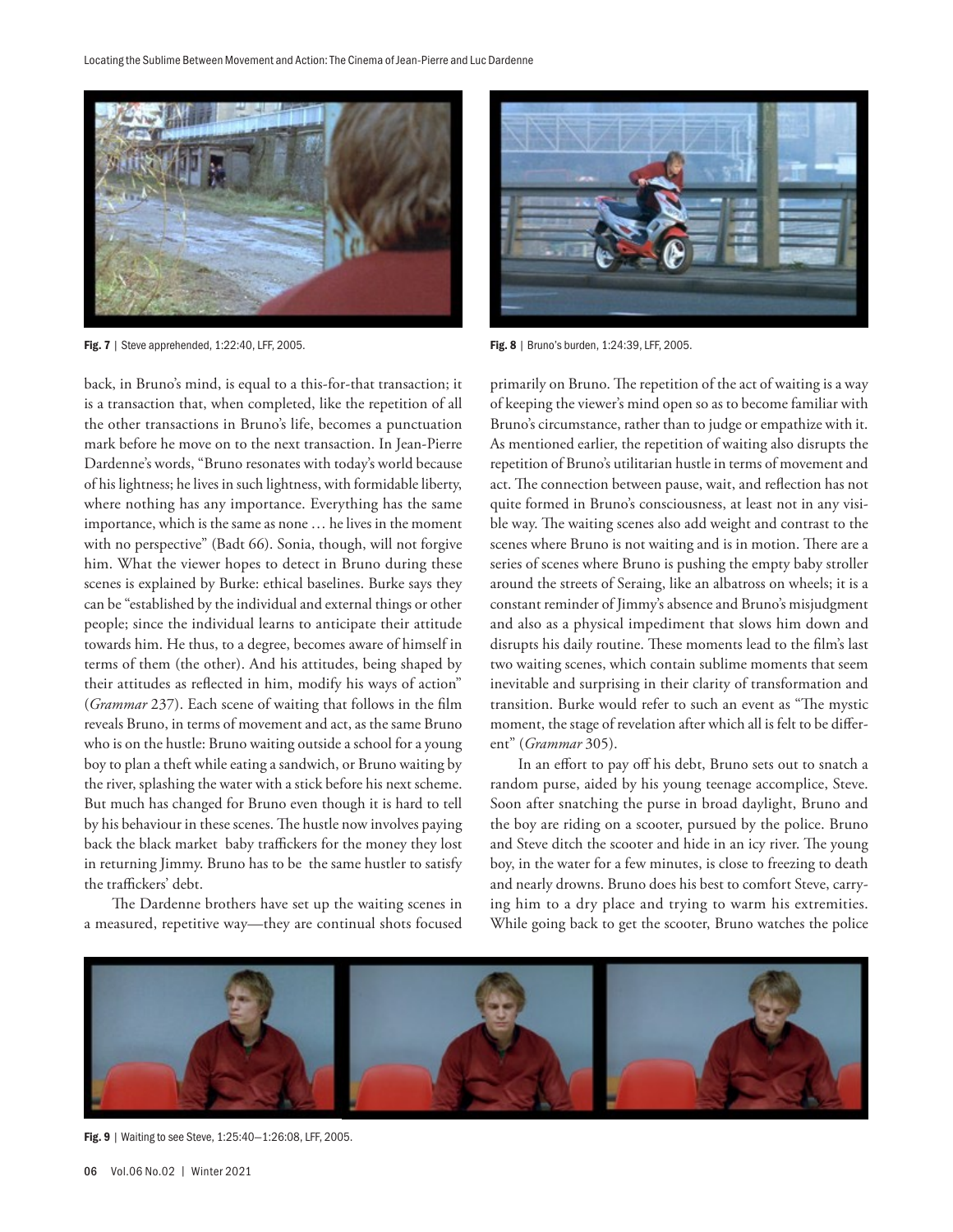apprehend Steve and take him away (Fig. 7). For the next few minutes, the camera follows Bruno pushing the now inoperable scooter along the roadway sidewalks of Seraing (Fig. 8). The action refers to earlier scenes when Bruno pushes the empty baby carriage. This burdensome action is inexplicable until he reaches a police precinct. Bruno goes into the precinct and waits (Fig. 9). Again, the camera is only trained on Bruno. What had looked like blankness and ambivalence in Bruno's demeanor now looks like (or is coming to look like) focus and introspection. Bruno is then led to Steve, his young accomplice, and the arresting officer. Bruno confesses to the officer in front of Steve, "It was me." (Fig. 10). This three-word confession becomes sublime for it brings forth a new motivating principle, a selflessness, that Bruno has unexpectedly internalized. "It was me" can also refer to Bruno's acknowledgment of selling his newborn son days earlier. Paradoxically, saying the words, "It was me" can be translated in light of their transformative power and Bruno's experiences as, "This is me."

The last waiting scene occurs while Sonia visits Bruno in the common visiting room of the prison (Fig. 11). There is a look on Sonia's face that seems to understand that Bruno is, at this moment, a different man, that being in prison was Bruno's choice and a selfless act. Sonia asks Bruno if he would like some coffee), a simple, casual, and generous gesture (Fig. 12). Bruno responds yes. While Sonia is retrieving the coffee, the camera once again focuses on Bruno waiting (Fig. 13). Similar to the previous waiting scenes, Bruno's expression is inscrutable. Through witnessing Bruno's past movements and acts and their effects and repercussions, we can have a better idea of what he could be thinking. Sonia comes back with the coffee. Bruno asks how their son Jimmy is doing. Sonia replies "He's well." As Bruno is about to drink the coffee, it seems as though he feels the weight of his misdeeds, so he breaks down and weeps (Fig. 14). Bruno and Sonia's sparse dialogue contains a shared history and now a shared selflessness, for it seems that Sonia has accepted Bruno for who he is now and for who he once was. Burke speaks to this moment: "When a person is thinking hard and long about something, in purely internal dialogue, words addressed to him by another seem to happen twice, as though there were a first and second hearing. The words being heard first by an outer self who heard them as words, and then by an inner self who heard them as meaning" (*Grammar* 239). In hearing himself ask about Jimmy and then hearing Sonia's response, the words and their meanings have revealed to Bruno what he was and what he has now become. The waiting has now become an act (Fig. 15).

Through the Dardenne brothers' cinematic lens, the idea of the sublime is extended into the movement, act, and purpose of transition and transformation. The sublime moments in *L'Enfant*  are, in themselves, the culmination of the acts of waiting that create a context—a theatre of action—for the sublime to emerge. The common act of waiting in *L'Enfant* eventually becomes a motive for change and transformation. In Bruno's case, we have witnessed an expansion of his perspective that is the cumulative



Fig. 10 | The confession, 1:28:12, LFF, 2005.



Fig. 11 | Prison visit, 1:28:12, LFF, 2005.



Fig. 12 | Sonia's gesture, 1:29:17, LFF, 2005.

*In hearing himself ask about Jimmy and then hearing Sonia's response, the words and their meanings have revealed to Bruno what he was and what he has now become. The waiting has now become an act .*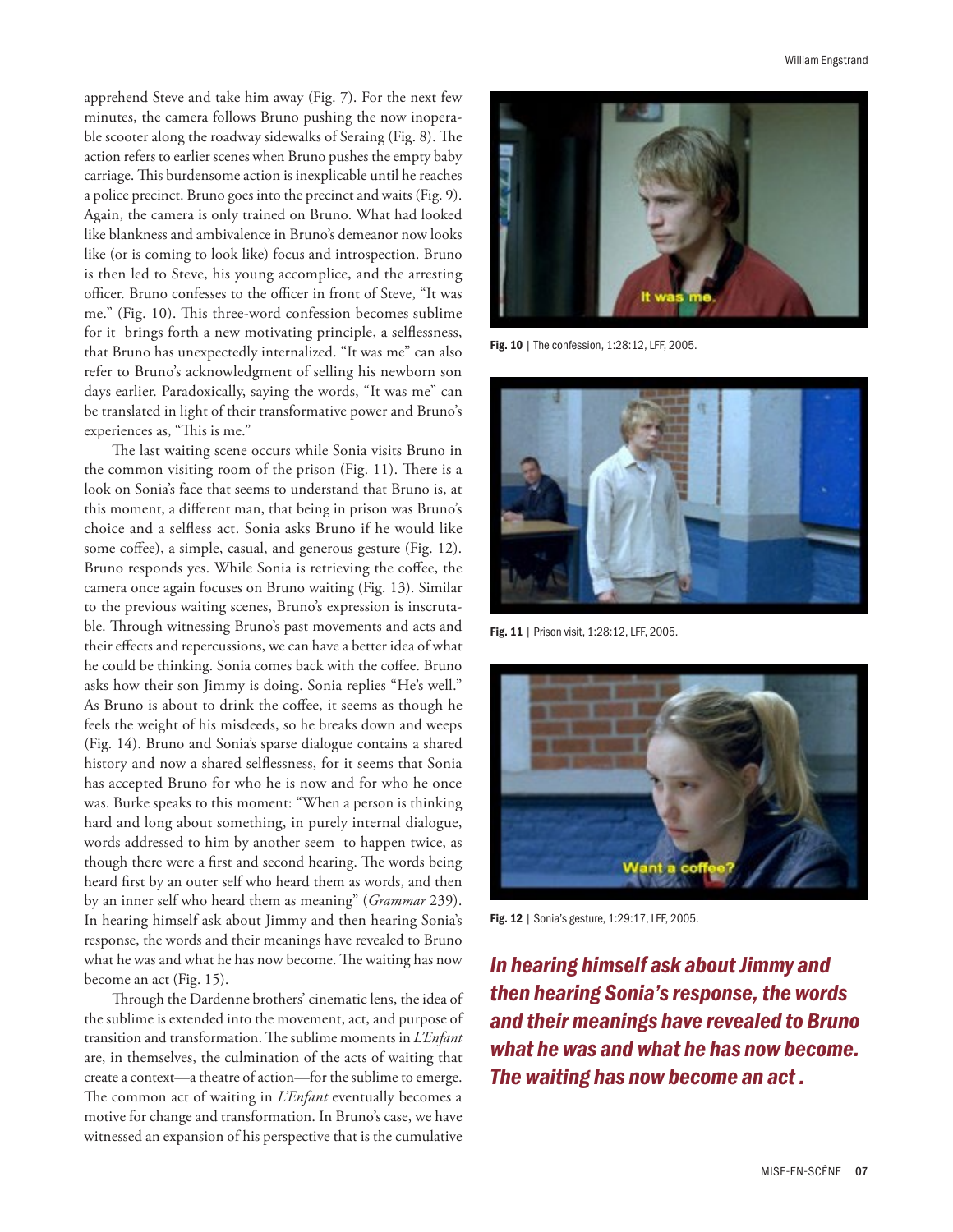

Fig. 13 | Waiting as introspection, 1:29:41—1:30:06, LFF, 2005.



Fig. 15 | The waiting becomes an act, 1:31:18, LFF, 2005. Fig. 15 | The waiting becomes an act, 1:31:18, LFF, 2005.

effect from the repetition of waiting. Upon reflection, we can see that the earlier waiting scenes were moments of pause that had more weight than Bruno was apt or able to show. This realization relates to Deleuze's idea that "The situation must permeate the character deeply and continuously, and on the other hand the character who is thus permeated must burst into action, at discontinuous intervals" (*Cinema I* 155). The power of the sublime in L'Enfant can be felt in its anticipatory build-up, in its actual present emergence, and finally in its aftermath of effect and reflection. The power is also felt in "the conditions of a legitimate forgiveness that are realized only in a society of beings totally present to one another, in an intimate society; a society of beings who have chosen one another" (Levinas 19).

# *LE GAMIN AU VÉLO*

In *Le Gamin au Vélo* the Dardennes frame the actions of cycling (accelerating) and climbing (ascending) through a revisiting of place. The streets, back alleys, and forest paths of Seraing are literal avenues of transport for mundane movements that morph into sublime actions. "The spaces that they occupy reflect their marginalized position in society but they also have an expressivity and autonomy that goes beyond this … [E]xisting in the realm of the unseen and the unheard, it is only the gesture that can reveal deeper truths" (Dillet and Puri 371) . The revisited settings are like shape-shifting containers for the movements that shape and change their meanings. Cyril's (Thomas Doret) pedaling is an action in Burke's sense of embodying a motive, and it is also highly physiological and mechanical. I will refer to



it as a "movement action" which anticipates, triggers, and extends the sublime moments in the film. Jean-Pierre Dardenne further remarks, "The organization of locations obliges the kid's character to keep going back to the same places, to keep making the same trips" (Bonnard 5). In making the same trips to the same places, we also see the same movements and actions repeated that seem to match the settings—a site-specific set of movement actions. Each action and relevant setting are repeated and revisited in a way to create a history of act and place that can be referenced later in the film. The slight variance of repeated movement actions and the variance of revisits to place, creates a familiar visual context, a theatre of movement and action, for a succession of the sublime moments to surface in last twenty minutes of the film. It can be argued that the last twenty minutes are one extended sublime moment. Three such moments will be discussed in this analysis.

*Le Gamin au Vélo* begins with the main character in the middle of a problem or crisis. Cyril is a restless and anxious eleven-year-old boy who has been placed in a children's group home by his single, ambivalent, drifting father, Guy (Jérémie Renier). We first see Cyril in the children's home on the phone trying to get a hold of his father whose number is out of order. After he has tried the number several times, the counselors try to take the phone away from Cyril, who bites them (a recurring action in the film), then runs out and away from the building before being caught and restrained right before he scales the surrounding fence. This sequence happens in the first three minutes. The next day Cyril sneaks out of school and goes to his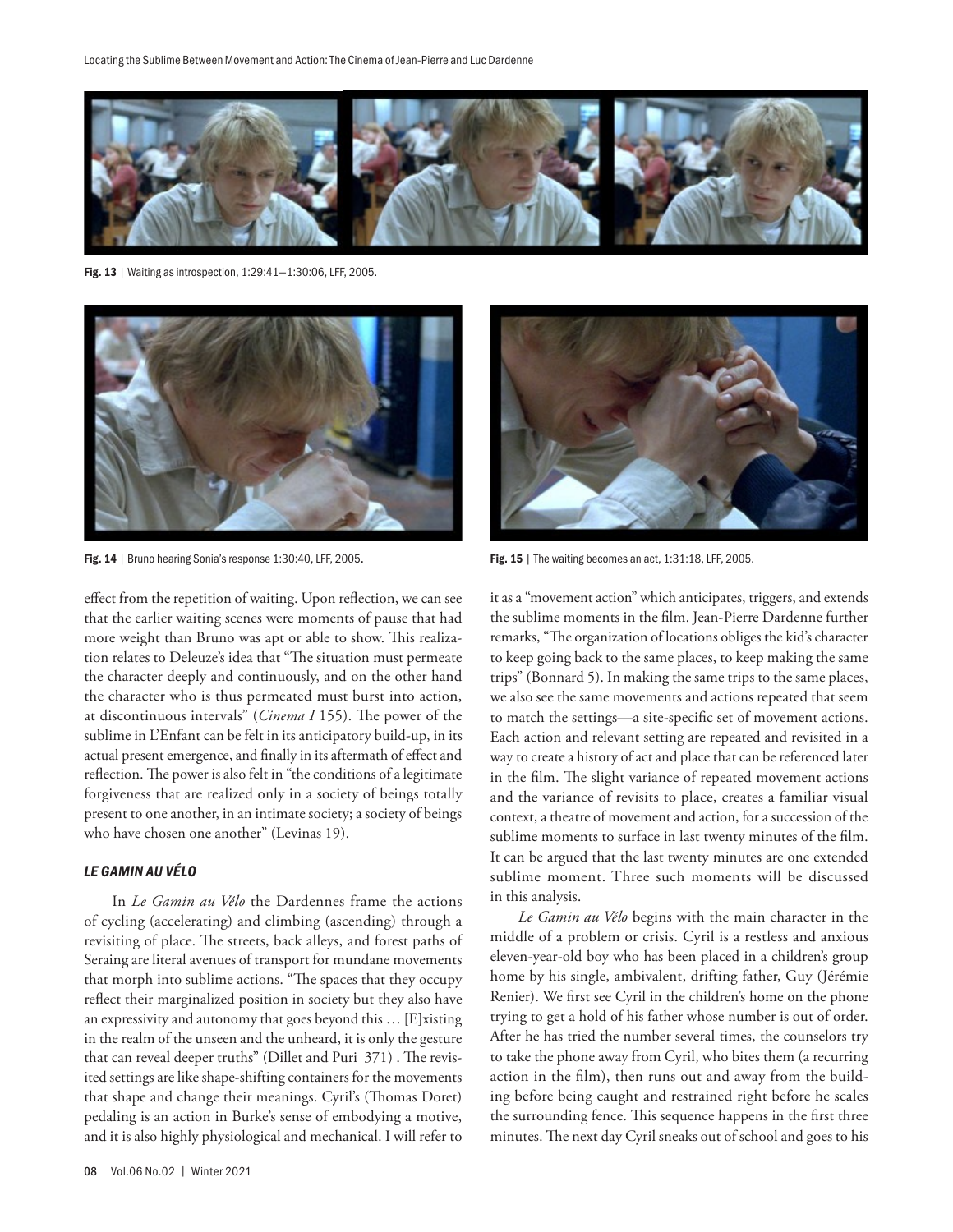father's apartment to retrieve his bicycle, a gift from his father and finds that the apartment is abandoned. There is no sign of his father or the bicycle. His counselors try to catch up to him. While dodging and evading his counselors, Cyril gains entry into a medical waiting room in the same building. Cyril grabs hold of a woman sitting in the waiting room and falls into her lap. "That's ok, he can hold me, just not so tight," she says. The woman, Samantha (Cecile de France), a hairdresser, is struck by Cyril's desperation. The next day Samantha gets the bike back for Cyril. She had to buy it back because Cyril's father sold it to help make ends meet. Cyril does not believe that. When Samantha leaves the orphanage, Cyril follows her on his bike and asks her if she could adopt him on the weekends. Samantha says that she will think about it and eventually agrees, the first of many selfless acts she performs on behalf of Cyril's well-being during the course of the film.

"The utterance of the question begins in the silence of the quest," Burke contends. He is emphasizing the visceral purposes of the body as condition for subsequent symbolic purposes (*Grammar* 303). And, in fact, the first half of the Le Gamin au Vélo is structured by a series of painful questions that emerge for Cyril as he desperately, viscerally, seeks his father on his bicycle: Where is my father? Why has he abandoned me? What will happen when I find him? In this way, it seems that the utterance of Cyril's questions and his quest are happening simultaneously. Cyril's quest is silent in terms of his agility, resilience, and resourcefulness, qualities all connected to his mobility, a series of unspoken movement actions. On his bike, Cyril is constantly in motion, apparently free with a sense of control and independence. The last question that Cyril might ask himself is: what do I do after finding out the answer to the previous questions? This scenario for the viewer speaks to Burke's idea about "immensities" which can also be applied to *L'Enfant*, for "The sublime resides in moral and intellectual immensities" (*Grammar* 325). The moral immensities in most of the Dardennes' works are springboards or triggers for the intellectual immensities. The intellectual immensities are the how and why grapplings of facing the moral immensities. The sublime is the in-between unsteadily residing between the two.

During Cyril's quest we get our first glimpse of the repeated movement actions and the spaces that will be revisited through the course of the film. Samantha, who is now a part-time guardian, tries to help Cyril find his father. As she becomes more a part of Cyril's life, her motives, like Cyril's, seem closely aligned with her movement actions. Of Samantha's motives Luc Dardenne remarks, "Kindness has a mysterious aspect … kindness isn't rational" (Bonnard 4). In this regard, Samantha is selfless and her unexplained kindness is what Cyril needs but has a hard time appreciating or acknowledging during his obsession with reconnecting with his father. In a way, she serendipitously becomes an answer to Cyril's ever-shifting needs and priorities, embodying Levinas's mantra, "In the call, I am sent to the other person whom that appeal signifies" (132).

The answers to where, why, and what come to Cyril simultaneously in two scenes that happen in succession. The first scene occurs when, after finally contacting his father, Cyril and Samantha schedule a day and time to meet with him, only to be stood up. Seeing the effect of another disappointment for Cyril, Samantha consoles Cyril and decides to help him further. Later in the same day, they track down Guy while he worked at a restaurant prepping food. Here is where part of the setting triangle begins. Samantha and Cyril have to go through an alley to a side door in order to meet Guy. After repeated unanswered knocks on the door Cyril decides to scale the wall, with Samantha's help, to see his father (Fig. 16). When Guy sees his son he asks, "What are you doing here?" Cyril ignores this foreboding sign. Cyril goes into the restaurant, but Guy is awkward and uncomfortable. Guy tries to give excuses about his negligence, but Cyril forgives him, twice. Cyril asks, "When were you going to come for me?" Guy does not answer directly, but then says, "It's hard for me." Guy then says he cannot see Cyril until he earns enough money to rent an apartment. Guy is getting the restaurant ready to open and allows Cyril to help him stir the sauce; it is a brief, touching father-and-son exchange (Fig. 17). Cyril tries to extend the stay (he could stir the sauce all day) but Guy insists that he should go and that he will try to see him again. As they leave Guy tells Samantha, privately, that he cannot take care of Cyril and he cannot see him again. Samantha quickly learns that Cyril does not yet know this and walks Cyril back to his father to hear it from his own mouth. The father finally confesses to Cyril a plain and clear rejection, and shuts the door. Devastated, Cyril tries to hurt himself on the ride back—Samantha stops the car and holds him, at once soothing, consoling, and empathetic (Fig. 18). This scene has answered all of Cyril's questions concerning his father, ending with his father's rejection.



Fig. 16 | Cyril finding his dad (Guy), 28:26—28:38, LFF, 2011.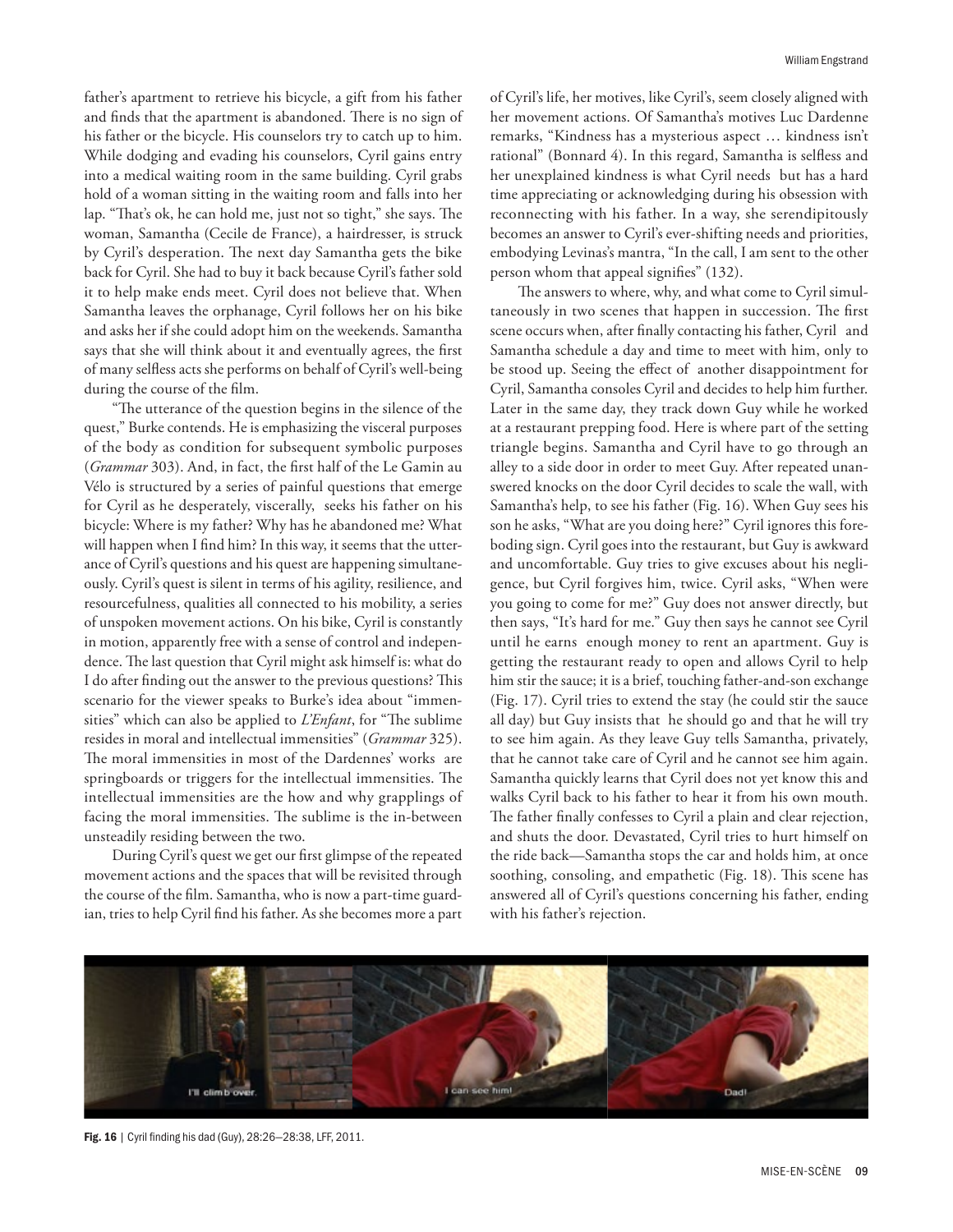

Fig. 17 | Cyril helping his dad prepare, 32:36—33:07, LFF, 2011.



Fig. 18 | Samantha consoling Cyril, 37:51, LFF, 2011.

Cyril's precarious social position—and his father's—are central to the film's structure and aesthetics. As his father casts Cyril off, so modern Europe casts off millions like Cyril's father. Cyril's movement/actions represent a formal technique for responding to Europe's cruelty. "Not only do these films open up spaces of resistance within what are otherwise the discarded remnants of modern cities, the cinematic space of the films itself becomes a space of alterity and resistance" (Dillet and Puri 378). The streets of Seraing become a medium through which Cyril's alterity can be expressed and agentic. We see him on his bike on the streets traveling between the triangle of places—the

restaurant, Samantha's apartment, and the woods—that Cyril revisits many times during his quest. The places increasingly gather meaning each time they are revisited. The next day Cyril is on his bicycle again, with a scratches on his face from trying to hurt himself in Samantha's car the day before. Like Bruno, Cyril is inscrutable as we try to imagine what he might be thinking (Fig. 19). The places that Cyril revisits creates a context for his movement actions, implying possibilities of meaning, and giving us an idea of what Cyril could be thinking, however indeterminate it may be. Cyril then stops to watch a pick-up soccer game and is asked to play. Cyril agrees but goes to Samantha's first to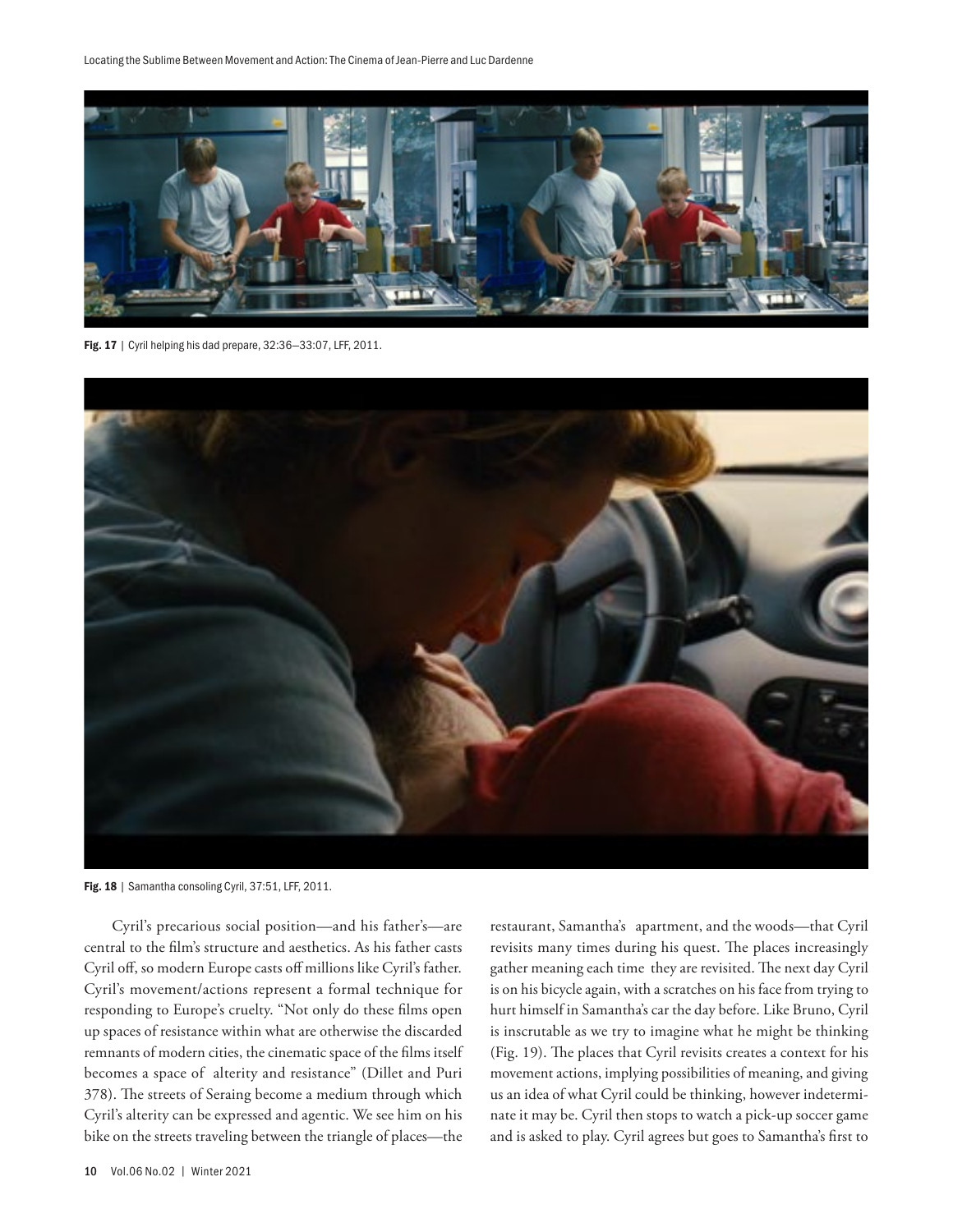

Fig. 19 | Cyril riding in the streets of Seraing, 38:00-38:20, LFF, 2011.



Fig. 20 | Bike confrontation, 42:07, LFF, 2011. The state of the state of the back, 42:21, LFF, 2011.

drop off some items he bought at the grocery store. When Cyril leaves, he notices a young boy (Romain Clavareau) riding off on his bike (again) and gives chase. The boy he chases pauses in spots, taunting Cyril to keep chasing. The pursuit ends in the woods next to a tree house with Cyril confronting the boy then wrestling him to the ground (Fig. 20). Suddenly, a group of boys spill out the tree house to cheer on and encourage the fight (Fig. 21), which is soon broken up by Wes the leader, who is noticeably older than the rest of his crew (Egon Di Mateo). It turns out that Wes orchestrated the whole adventure to lure Cyril into their gang and criminal mischief. Wes nicknames Cyril "Pitbull" for his biting prowess and insists that the others in his gang give him respect (Fig. 22). This interaction is followed by Wes inviting Cyril to his house to play video games. Cyril gradually ingratiates himself with the other boy. Samantha finds outs about this connection and reprimands Cyril while warning Wes to stay away. Both gestures of concern prove ineffective as Wes and Cyril meet once again the following day. Wes plans, demonstrates, and choreographs a mugging and robbery of a local newsstand owner (Fabrizio Rongione) later that day after dark, setting up the first sublime moment of the film.

"The brothers Dardenne are absolutely captured by the question of what the body is capable of by the ensemble of the infinite possible interactions and connections among bodies," says Isabella Guanzini, and I would add among places (19). The physicality of Cyril is central on a number of occasions. As mentioned earlier, Cyril's agility is a resource, a corporeal wherewithal that variously helps him seek, dodge, elude, find out,





Fig. 22 | Acceptance, 43:11, LFF, 2011.

return to, earn temporary relief. Samantha's consoling comes to mind as well, especially in relation to interactions with other characters. These corporeal skills sustain Cyril through attacks and rejections. Aside from cycling and climbing, Cyril can also kick, bite, tackle, trip, juke and stab when he feels the instinctual need and is in a way feral in his strategies of self-preservation. Deleuze remarks, "What is called action, strictly speaking, is the delayed reaction of the center indetermination" (*Cinema I*  64). Indetermination for Cyril in this context is uncertainty and rejection, as well as the feelings of loneliness, anxiety, and panic that ensue. In Cyril's case, the reaction is not delayed so much as it is an echo of indetermination. As mentioned earlier, Cyril's movement actions are directly connected to his thoughts and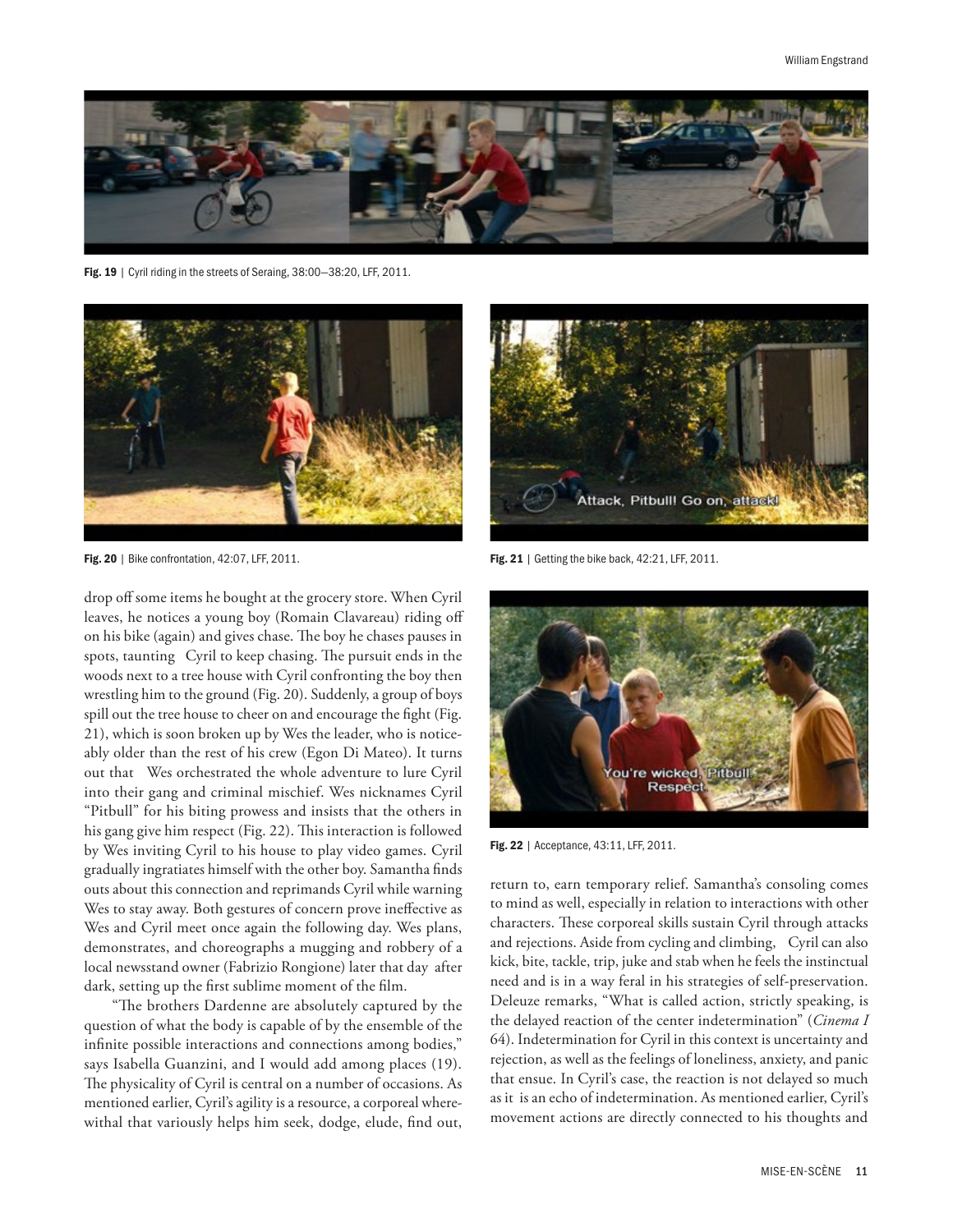

Fig. 23 | Over the wall, 1:06:16, LFF, 2011.



Fig. 24 |Outside looking in, 1:06:47, LFF, 2011.



Fig. 25 | Cyril's offer, 1:07:39, LFF, 2011.

motives. Each time Cyril accelerates on his bicycle or climbs a tree or fence, his movement is directly connected to a desired outcome becoming an act. Cyril's motion speaks directly to what he is thinking and feeling and is on full display during the three sublime moments in the last scenes of the film. He tries to answer the last question of his quest: what do you do when your father rejects you again?

The setup for the first sublime moment occurs at night. Sensing that something is not right, Samantha plans a night at the movies for Cyril with one of his friends. Cyril wants no part of it, having already planned to do the nighttime robbery with Wes. When Cyril decides to leave, Samantha tries to stop him and a struggle ensues. Cyril bites then cuts Samantha on the arm with a pair of scissors and escapes on his bike into the night. Samantha is clearly shaken and starts to quietly weep. We then see Cyril attacking the newsstand owner and his son, Martin (Valentin Jacob), with a baseball bat, beating them unconscious and robbing them. Wes quickly picks Cyril up from the scene and drives off. In the car, Wes yells at Cyril and berates him for possibly being identified and threatens to kill Cyril if he speaks of his connection to the robbery. Wes gives the stolen money back to Cyril then drops him off alone on the desolate outskirts of Seraing. Cyril then makes his way to his father's restaurant where the first sublime moment begins to unfold. Cyril approaches the side alley to the restaurant and uses his bicycle to scale the wall as he did earlier in the film with Samantha's help (Fig. 23). Once over the wall, Cyril sees his father at work, very much like the earlier visit when Cyril helped stir the sauce (Fig. 24), only this time Cyril is outside looking in. When Guy comes out Cyril tells him that he has money for him (Fig. 25), presumably remembering that Guy told him he needed money in order to take Cyril back into his care. There is a pause and Guy is beckoned to go back into the restaurant to complete an order. When he returns to the back door, he tells Cyril he needs to go and that he does not want to be arrested. Guy then hoists Cyril onto the top the wall and tells him to jump, throwing the money over the wall as well (Fig. 26). When Cyril lands, Guy asks about his condition—an odd thing to ask after rejecting him— and then tells Cyril to never return. About the wall, Jean Pierre Dardenne adds, "Hence the wall. We make physical cinema: we love having our characters go through doors or walls" (Bonnard 6). For Cyril, the wall



Fig. 26 | Over the wall again, 1:07:52—1:07:58, LFF, 2011.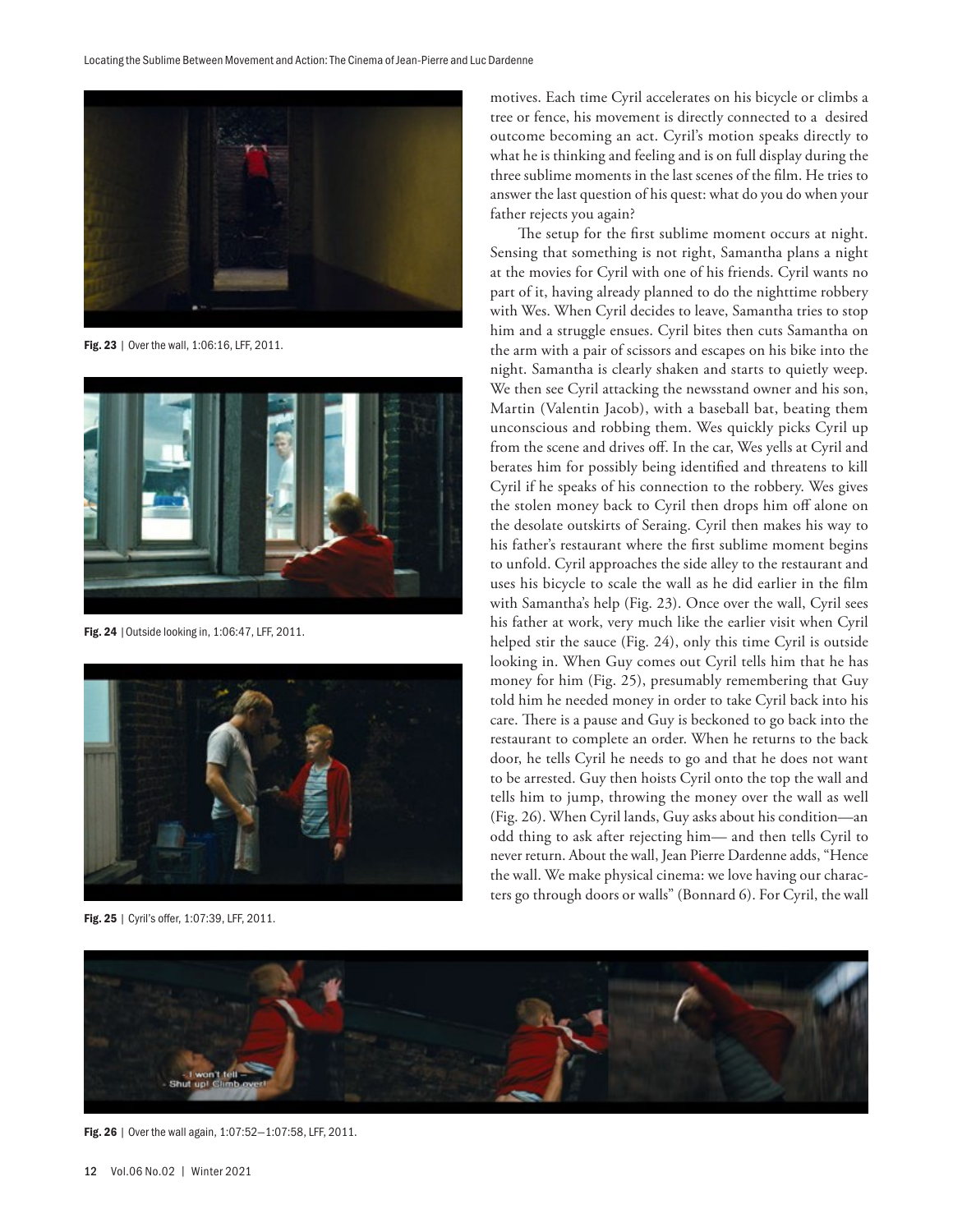

Fig. 27 | Second rejection, 1:08:00—1:08:22, LFF, 2011.



Fig. 28 | Freedom in abandonment, 1:08:27—1:09:41, LFF, 2011.

is a barrier that he has now scaled with the aid of Samantha, Guy, his bike, and finally on his own when he jumps. For Cyril, the landing is the beginning and an ending, and the next sublime moment, which immediately follows, feels like an extension of the first sublime moment wherein time and place exists between a beginning and an ending (Fig. 27).

Richard Rushton describes the next scene of Cyril on his bike: "So we see him riding his bike as he is riding to nowhere, fleeing … and there is a sense of stepping back, of reaching a crossroads, of recoiling and reflecting, of becoming detached and seeing things in a new light … [A]ll of these conflicting thoughts and feelings, a simultaneous embodiment and reflectiveness, immersion and specularity, are at play in this shot" (315). As Rushton understands it, this extended shot, almost a scene unto itself, is like most of the Dardenne images that come to accumulate and swirl within a sublime moment: like the scene of Bruno waiting for Jimmy to be taken away in the next room in *L'Enfant,* the literal series of moving images, in addition to their resonating implications, is a visual differend, a marker and a boundary. This series of images comes in one shot immediately after Cyril is rejected by his father for a second and seemingly final time. Because the shot occurs at night on a long dark stretch of street in Seraing with Cyril pedaling furiously on his bike, there is a strange in-and-out-of-light visualization that makes Cyril look like he is free falling or floating in outer space—it is a kind of horrifying freedom in abandonment (Fig. 28). This lighting effect is both a visual differend and the psychological one; it looks and feels unresolved. To Rushton's point, this long shot shows Cyril still pedaling with a severe focus that implies a sense of control and doggedness. The fact that Cyril can still pedal and accelerate speaks to his resiliency. The pedaling for Cyril also seems to be a way of trying to think things through;



Fig. 29 | Samantha's acceptance, 1:11:18, LFF, 2011.

like the other scenes containing pedaling, this scene has an unspoken component, like a hidden motive or purpose. Paul Schrader remarks, "Duration can peel back the social veneer of an activity. Duration can invoke the wholly other" (6).

Cyril's final stopping place is outside Samantha's hair salon where she has been waiting up for him. Samantha tells Cyril that the police were looking for him regarding the robbery. It is soon after this moment that Cyril apologizes for cutting Samantha's arm and, without missing a beat, he tells her that he wants her to be his guardian. Standing face-to-face with Cyril, Samantha consents (Fig. 29). This image and gesture embody Levinas's crucial observation: "Where the uprightness of the face that asks for me finally reveals fully both its defenseless exposure and its very facing" (131).

The next day is a bit of a reprieve for Cyril, though he nears the final sublime moment of the film. Samantha and Cyril go through a formal legal process with the newsstand owner, with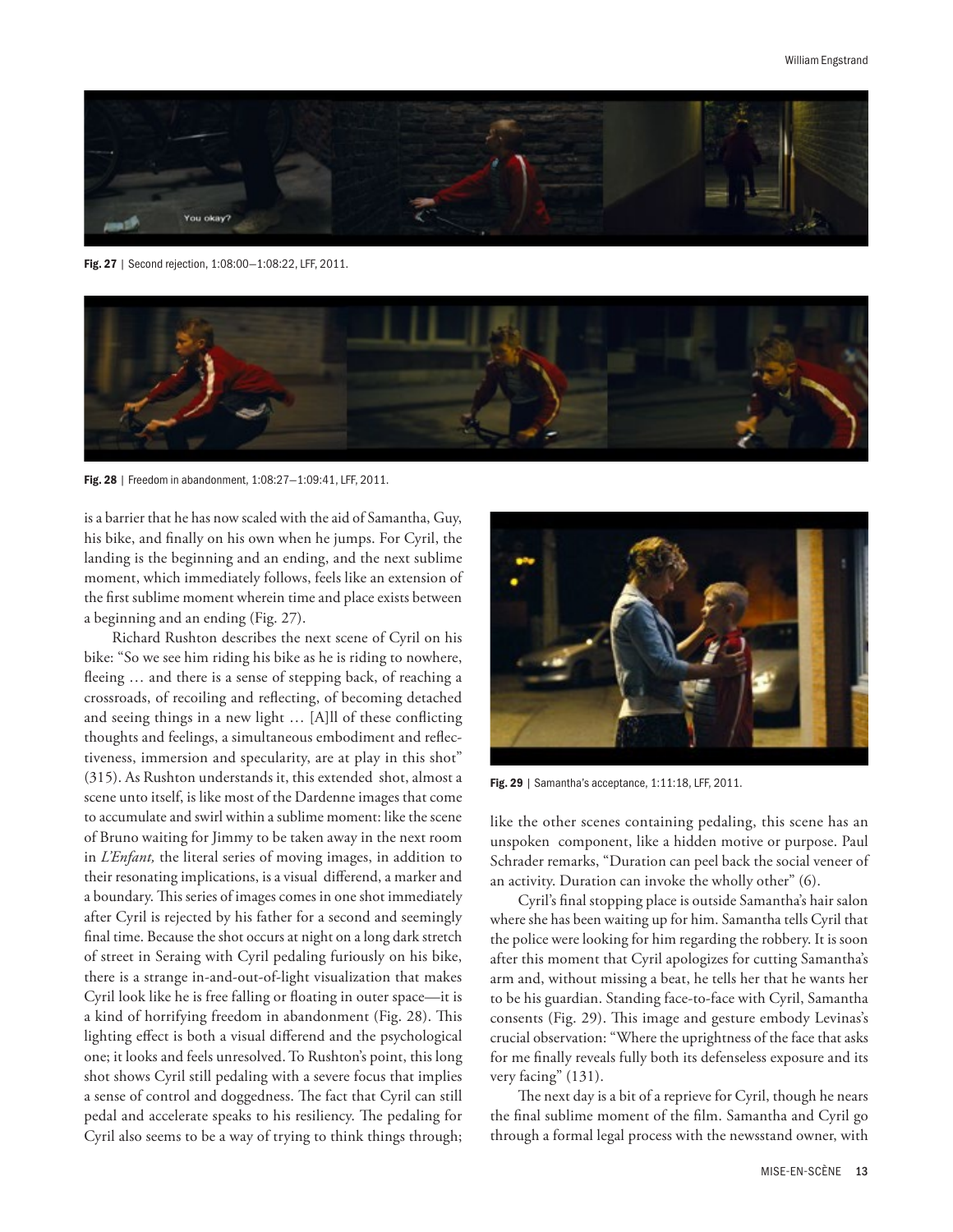

Fig. 30 | The climb, 1:14:15, LFF, 2011.



Fig. 31 | The fall, 1:19:22, LFF, 2011.



Fig. 32 |Down, 1:19:52, LFF, 2011.

Samantha agreeing to pay for the damages caused by the robbery in return for Cyril's apology. Martin, who was also assaulted, is absent, since he refuses to accept Cyril's apology. We then see Samantha and Cyril riding their bikes along the Meuse riverbanks before stopping for a quick picnic. Samantha makes plans for an early evening barbecue. Later Samantha sends Cyril out to buy charcoal for the barbecue, setting the scene for the film's climax.

After picking up the charcoal, Cyril encounters the newsstand owner filling his car with gas. Martin exits the car, then runs



Fig. 33 |Up, 1:22:15, LFF, 2011.



Fig. 34 | And out, 1:22:40, LFF, 2011.

after Cyril and knocks him off his bike. Cyril fights him off and runs into the woods to the same place where he first encountered Wes. The agile Cyril evades Martin by quickly climbing a tree that is connected to the tree house (Fig. 30). Martin starts throwing rocks at Cyril, then hits him with a well-aimed throw, and Cyril falls (Fig. 31). The stunned Martin rushes to where Cyril is lying, motionless (Fig. 32). The father soon arrives and they both assume Cyril to be dead, going so far as to make up an alibi of how Cyril fell on his own, freeing them of any blame. A few moments later Cyril's phone rings; presumably, it is Samantha wondering where he is, and suddenly Cyril comes to and sits up (Fig. 33). This moment feels transcendent in the way that Cyril seems to come back from the dead. When the father and son get over their momentary shock, the father tells Cyril he suffered a great fall and asks him if they should call an ambulance. Cyril declines the offer with a simple "No" as if to imply "we're even" and then slowly ambles out of the woods (Fig. 34). The casual back-and-forth is quite breathtaking, and it is almost holy as if Cyril has been anointed after a miracle. The sublime moment occurs when Cyril picks up the charcoal and climbs onto his bike, heading back, apparently, to Samantha (Fig. 35). As Cyril rides away, noticeably shaky and wobbly, the Dardennes capture the moment in one shot lasting twenty-four seconds, having a profound effect, as Schrader observes: "Time allows the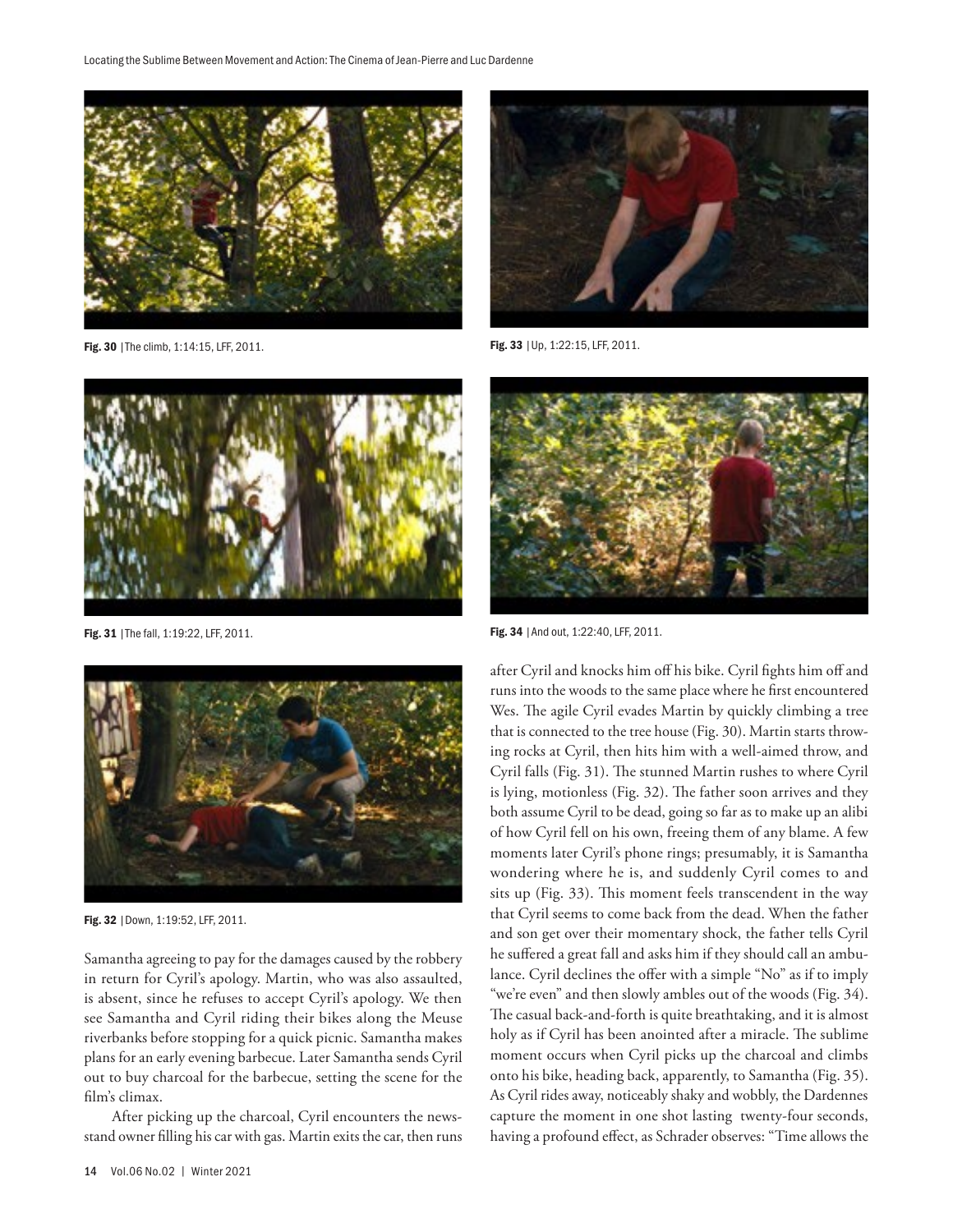

Fig. 35 | Riding home, 1:23:13—1:23:37, LFF, 2011.



Fig. 36 | Riding and ascending, 1:23:33—1:23:37, LFF, 2011.

viewer to imbue the image with associations, even contradictory ones" (5). In this twenty-second shot, many contradictory associations come into play: we can marvel at what Cyril has just survived, we can worry if he will make it home, we can wonder if Samantha will ask Cyril about the cuts and scrapes and the

for possibility. The fact that a hope or a sense of a beginning can happen in the endings of *L'Enfant* and *Le Gamin au Vélo* is quite an achievement and sublime (and almost comical) in itself considering the particulars of how each film ends. In *L'Enfant,* Bruno and Sonia reconcile after Bruno is in jail for admitting to

# *Cyril's movement actions are directly connected to his thoughts and motives. Each time Cyril accelerates on his bicycle or climbs a tree or fence, his movement is directly connected to a desired outcome becoming an act.*

dirt on his shirt, and we would wonder how would he answer, and if would she believe him. All of these associations conjure the past, present, and future as it concerns Cyril as he slowly accelerates on his bike, ascending up a slight incline out of frame (Fig 36). Lyotard adds that the sublime "must be represented as affecting thought in a way that is double in fear and exaltation" (157). In the last moments of the film, both movement actions come together, acceleration (cycling) and ascension (climbing), thereby propelling Cyril out of our view towards an unknown hope, something that can only be imagined.

The Dardenne brothers are expert at telling stories whose narrative endings leave open possibilities for future change. "A faculty which is inherent in action like an ever present reminder that men, though they must die, are not born in order to die but in order to begin*"* (*Arendt* 246). Faculty can be another word

selling their infant son Jimmy. In *Le Gamin au Vélo*, we see Cyril wobbling away on his bicycle after being unconscious for several minutes from a nearly fatal fall from a tree. The hope found in these selected films is the residue of strife, anxiety, hardship, and catastrophe endured. Lyotard remarks, "Various sublime feelings, whatever their particularities may be, are all of a 'strenuous' courageous type" (152). Lyotard's discourse can be applied to both of the films discussed in this essay, but they especially ring true for *Le Gamin au Vélo*. The strenuous courage in *Le Gamin au Vélo* arises out the dire intensity of Cyril's circumstance: being abandoned by his father and then trying to recognize and accept what can occupy the father's place. Cyril finding his father and attempting a reunification, and only to be rejected twice shows the limits of courage. It is a resource that emerges (or not) in times of adversity, and it is a quality that can only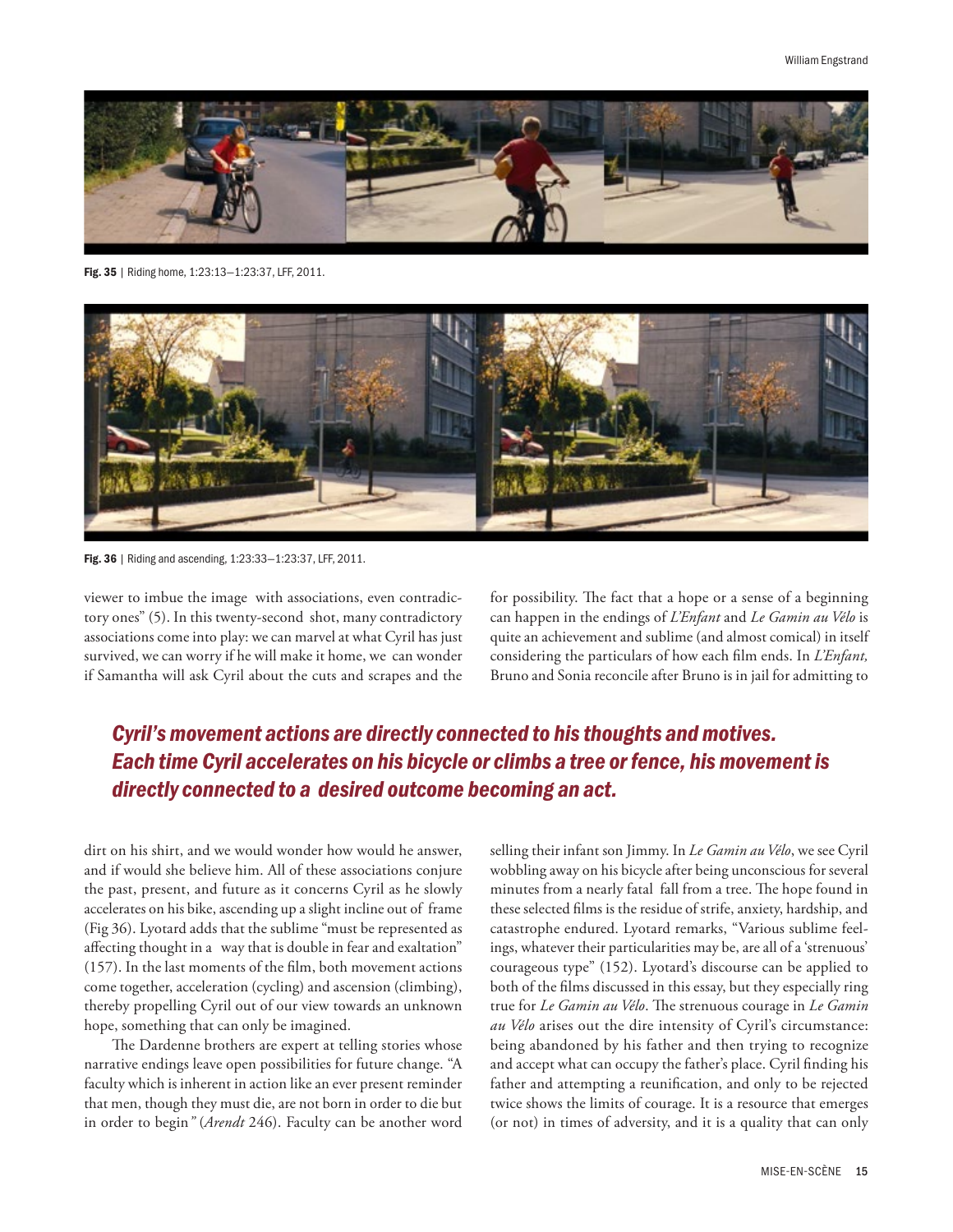be acknowledged and identified as such in its after effects. For Cyril, courage comes from and through his movement actions, guiding him through an existential, metaphysical labyrinth before he accepts Samantha's love.

#### **CONCLUSION**

A moment can only be sublime if we are aware of a boundary that, suddenly, fails to bind us. Tarkovsky describes this condition in the context of film: "What you see in the frame is not limited to its visual depiction but a pointer to something stretching beyond the frame (to infinity)" (Tarkovsky 117). Locating the sublime moments in the Dardennes' works reveals the ideas and writings of Burke, Lyotard, Deleuze, and Levinas that stretch beyond the frame, making these films compelling, original, and worthy of analysis. As Deleuze points out, "A very slight difference in the action, or between two actions, leads to a very great distance between two situations" (*Cinema I* 162); I would add, a very slight difference in movement, or between two movements, leads to a distance between a bare movement and a moment that becomes an act containing purpose and motive. The reception of movement actions in the context of the Dardennes' films leads to a disruption of the repetition and seeming inevitability of their characters' circumstances. The sublime is the disruption. In the disruption there is a hang in the balance uncertainty, a suspension that is disorienting and expansive, a differdend (in Lyotard's words) that does not really resolve as much as it darts, penetrates, shoots through, and lingers.

The marginalized and distressed characters of *L'Enfant* and *Le Gamin au Vélo* navigate the broken world of Seraing—a world characterized as a "left-over space" that "is not a neutral space, but the result of a social fabric" Dillet and Puri 376)—that reflects their marginalized existence and contextualizes their different acts of waiting. Waiting in both films is a coping and navigational mechanism. In *L'Enfant*, waiting is a passive act that hovers between blankness, pause, and reflection. In *Le Gamin au Vélo*, the act of climbing and biking is an active form of waiting in its mutually restless and anticipatory hopefulness and anxiety.

Both films explore the effects and repercussions of abandonment concerning farther-son relationships, scenarios that are sublime in themselves and, in the Dardennes' hands, inherently dynamic in their possibilities. In *L'Enfant*, a young petty thief sells his-new born son, only to try to get him back again. In *Le Gamin au Vélo*, a young boy tries to locate his father who abandoned him at a nearby orphanage. Each scenario is possible, unbearable, and unpredictable. They are scenarios that mirror reality but are hard to fathom and recognize because they are not familiar. The Dardenne brothers do not present easily identifiable visual tropes to make the comprehension of these scenes immediate or straightforward. Instead, they unleash a profusion of associative clusters of movements and acts that keep the viewer as unbalanced and disoriented as the main characters they watch. In turn, this motif creates a degree of empathy *In L'Enfant, Bruno and Sonia reconcile after Bruno is in jail for admitting to selling their infant son Jimmy. In Le Gamin au Vélo, we see Cyril wobbling away on his bicycle after being unconscious for several minutes from a nearly fatal fall from a tree. The hope found in these selected films is the residue of strife, anxiety, hardship, and catastrophe endured.* 

and shared unfamiliarity that the viewers and characters experience simultaneously—a shared reflection. Moreover, these films complement each other in examining issues concerning complex ratios of, in Burke's sense, act, scene, and purpose, while avoiding judgment and empty moralizing. But like the characters and viewers of their films, the Dardennes try, as stated by Luc Dardenne, to go beyond their original intentions and motives. Sometimes, this motive takes the form of trying to read the characters, or trying to imagine what they may be thinking. Other times, the viewer could be trying to imagine what they might do in that particular situation. In Luc Dardenne's words "It is up to film to bring spectators in contact with the world around them … I have a great faith in the amelioration of the human being" (Badt 71).